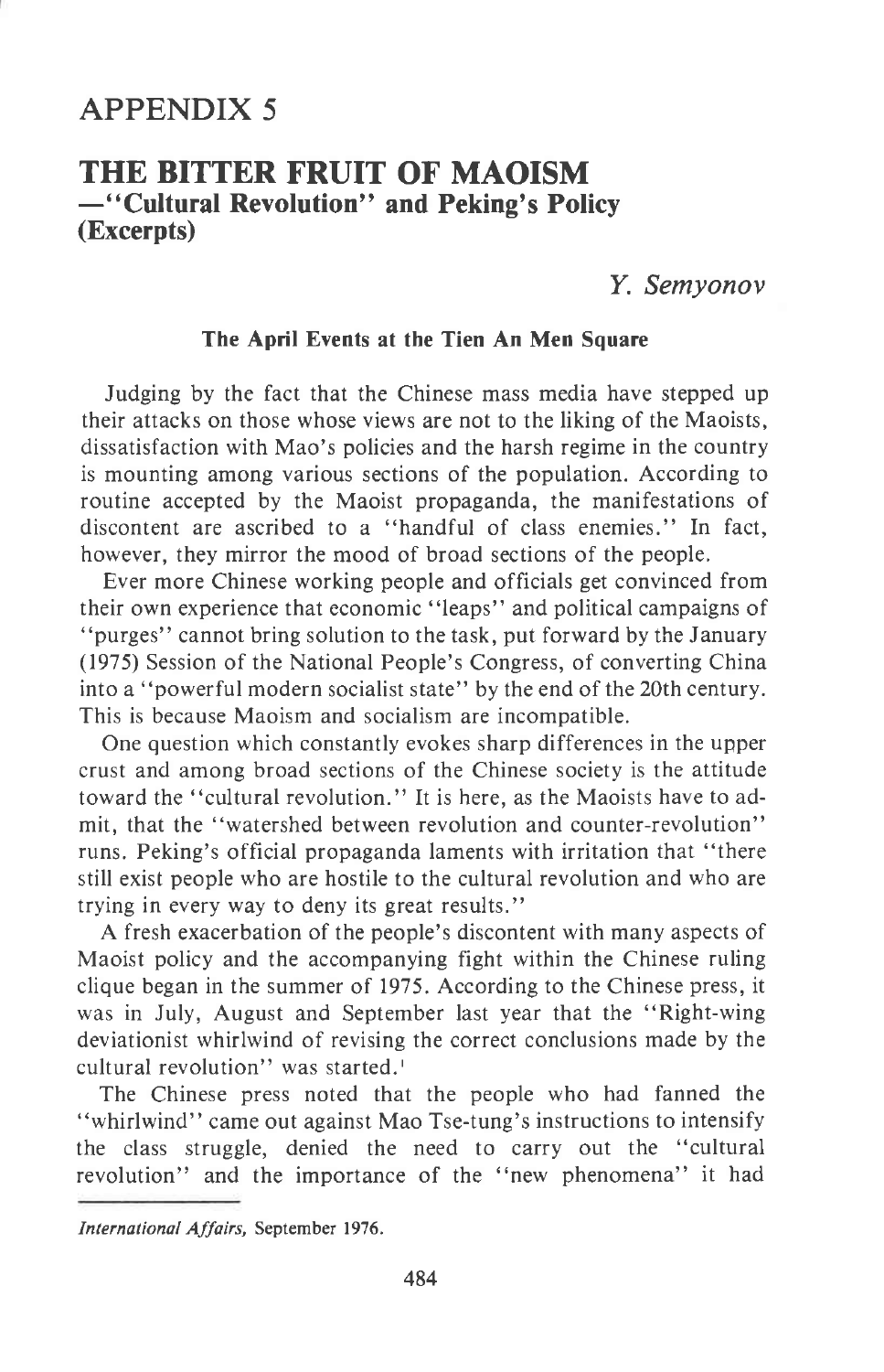engendered. When assessing the home situation, they "said that today it is worse than it was yesterday" and "headed the spear" against Mao Tse-tung and his line.

In response, last autumn, according to Mao's directives and under his personal guidance, a campaign was launched against "capitulationists," i.e., the attempts to depart from the methods of the "cultural revolution" and return to socialist principles of construction. The campaign started with the Maoists taking action in the higher educational institutions against the "revisionist" appeals to return to the socialist methods of education which existed prior to the "cultural revolution." Such appeals were condemned by Maoist propaganda as "ridiculous and monstrous reasoning." Soon, however, the struggle between the supporters and opponents of the "cultural revolution" involved practically all spheres of China's social, political and economic life and culminated in the tragic events in Peking and other cities in April 1976.

As is known, on April 4-6, 1976, the working people of Peking, making use of the official permission to mark the Day of Remembrance and lay wreaths to the Monument of the Heroes of Revolution at Tien An Men (Peking's main square), staged a large-scale demonstration in the centre of the city. This demonstration turned into the spontaneous expression of popular protest against the Maoist regime, and the overt popular dissatisfaction with the endless political campaigns launched by Mao Tse-tung's group all over the country. Jenmin Jihpao was forced to admit that the leaflets and verses, circulated in the city, stated that the "Chin Shih-huang epoch has fallen into oblivion" (Chin Shihhuang was a Chinese emperor, whose cruelty Mao Tse-tung liked to set as an example), and that "China is no longer what she was yesterday and the people are not as brainwashed as they were formerly."

At the same time, the Chinese people displayed their support for the line toward stability and order in the country, the consistent economic development and higher living standards for the working people, thereby opposing the anti-popular vicious policy of Mao Tse-tung. That is why the April developments in Peking and some other cities and provinces profoundly alarmed the "Left wingers" of the Peking elite-the principal sponsors of the "cultural revolution"-and were regarded by Mao Tse-tung and his associates as a hostile act menacing the Maoist regime.

The people's demonstrations on Peking's main square, which involved 100,000 men and women, assumed such a serious character that they were discussed at a special sitting of the Politburo of the CPC Central Committee and were labelled there as a "counter-revolutionary political incident." The actions of the working people were ruthlessly suppressed by the security bodies, by minping and armed forces.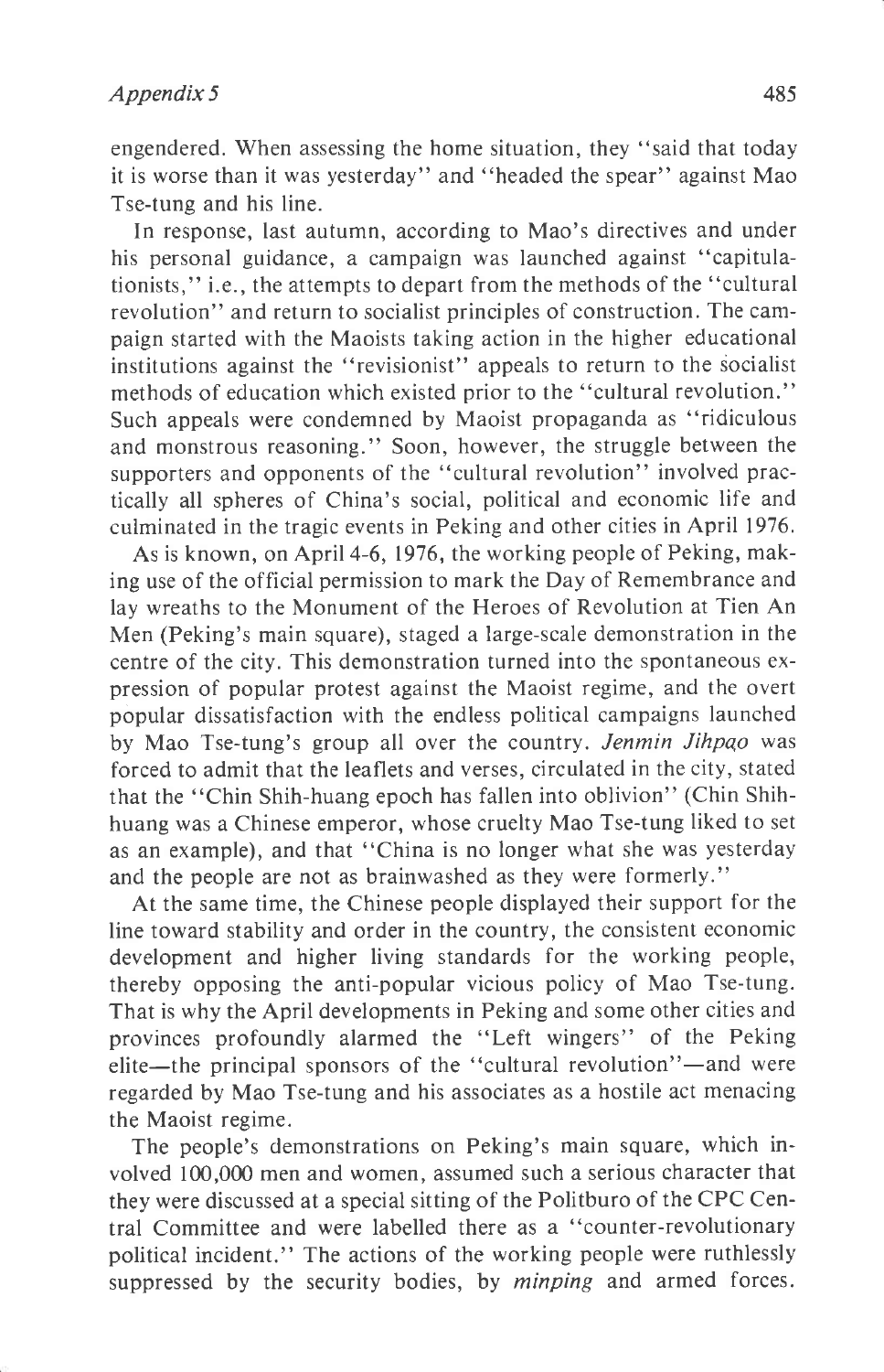Dozens of people were killed and wounded, hundreds of demonstrators were imprisoned and subjected to persecution. The suppression of the demonstrations at the Tien An Men square were portrayed by the Maoists as a "struggle against the counter-revolutionary violence by applying revolutionary violence."<sup>2</sup> Peking propaganda issued appeals to "defend" Mao Tse-tung (apparently, from the Chinese people) and threatened the population that "if necessary, revolutionary violence will again be used, and freedom of speech will be curtailed."<sup>3</sup> The subsequent political campaign caused a new purge of the Party and state machinery both in the centre and the provinces, with the people "rehabilitated" in recent years being persecuted in the first place.

What were the charges against the people labelled as the "elements of the new and old bourgeoisie" and the "outraging cutthroats"? The charges were that back in July 1975, some of these people "established broad contacts with each other and secretly prepared a letter to the Party Central Committee demanding that Teng Hsiao-ping be appointed Premier," while others stuck up "reactionary slogans and verses" and made "reactionary speeches," appealing for a struggle against the "anti-Marxist class enemies." Summing up the charges against Mao's opponents, Jenmin Jihpao wrote that they all "firstly, expressed discontent with the great cultural revolution and, secondly, demanded its reappraisal." They also sought to "split the Party Central Committee headed by Chairman Mao, striking a blow against the great leader, Chairman Mao, and his revolutionary line."<sup>4</sup>

The scale of this campaign of repression looked too impressive for the object against which it was spearheaded. If one is to believe the Maoist press, then "on such fronts as education, science and technology an extremely small group consisting of several persons emerged and launched a Right-deviationist whirlwind of revising the correct conclusions."<sup>5</sup> Why then should a "handful of class enemies," a "small group" of people, look so dangerous for Mao Tse-tung and his entourage and for the entire enormous machinery of violence and suppression created by them? It seems that this is not a matter of personalities (like Lin Piao or Teng Hsiao-ping) to whom all sins are now attributed, from failures in home and foreign policy to the attacks against the "cultural revolution" and against Mao Tse-tung personally. The nature of the charges against these people reflects the aspects of China's social and economic life which caused massive discontent in Chinese society. The recent large-scale campaigns testify to the nationwide resistance to the Maoist line and prove that it is not a "handful of persons" but the people as a whole who are coming out against Mao's drive to exacerbate the "class struggle," and who are condemning the "cultural revolution" and the "new phenomena" it has engendered.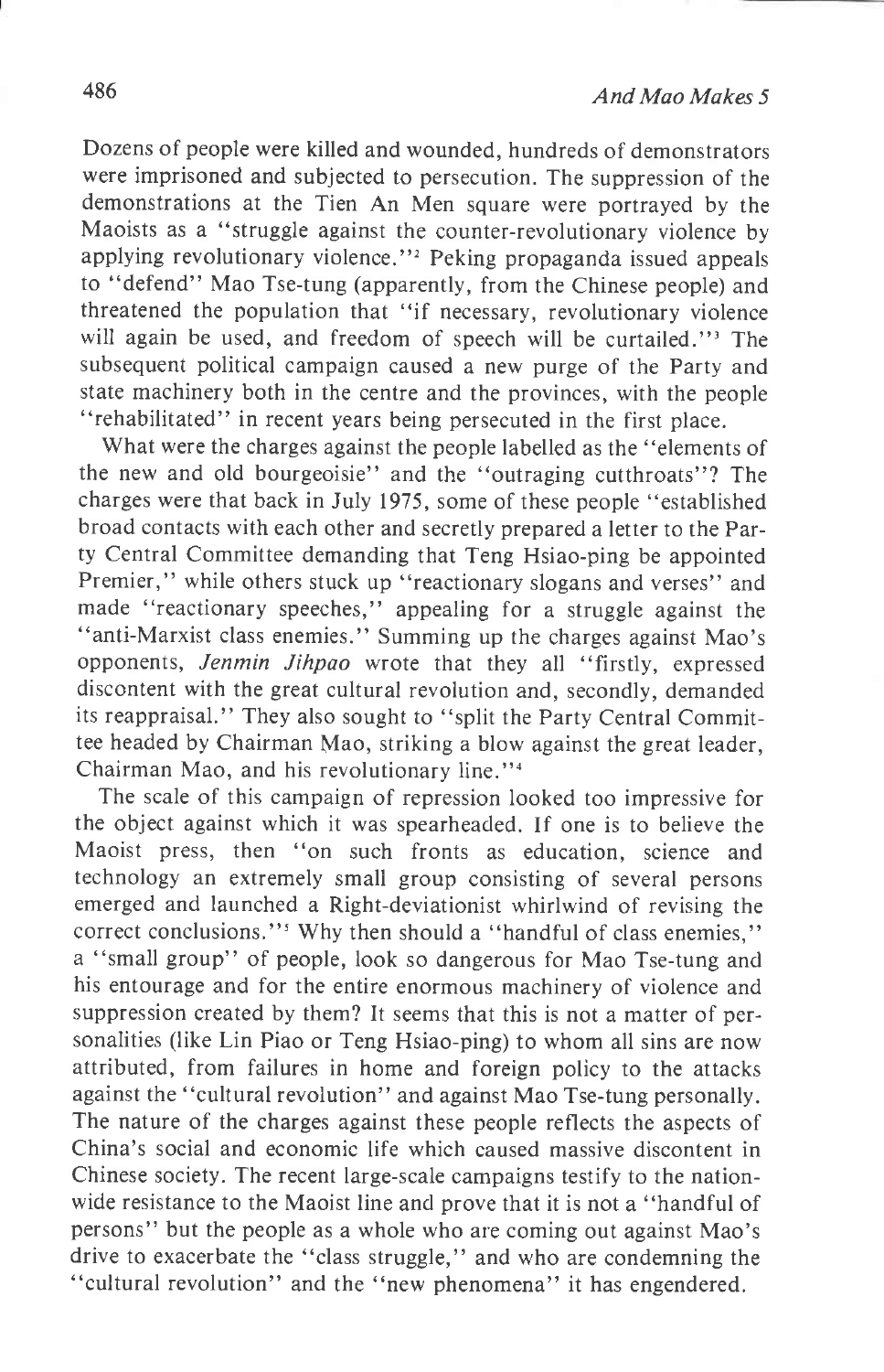The Maoists, who flout legality and the principles of democratic centralism, see a threat even in the demands that, as production and technology develop, "the rules and regulations should be more rigorous and should be more strictly observed." Allegedly opposing the "procedures of controlling, curbing and curtailing, which constitute the dictatorship of the bourgeoisie over the workers and working people," the Maoists actually ignore both Party and state discipline.

Here are some examples. China's vital issues are being solved either by Mao Tse-tung personally or together with a small group of his entourage. Even the basic provisions of the 1975 Maoist Constitution are being violated: the appointment of the new Premier was done bypassing the constitutional procedure which provides for the candidate's approval at a session of the National People's Congress at the proposal of a Plenary Meeting of the CC CPC. No information is available about the routine activities of the National People's Congress or local people's congresses as envisaged in the Constitution.

Peking propaganda continues to emphasise the "need and importance of limiting the bourgeois right." Under this pretext, however, the Maoists are seeking to take concrete moves at freezing or even lowering the people's living standards. In practice, the most zealous advocates of this Maoist tenet try to abolish the 8-rate wage system in industry and cut the earnings of the relatively well-paid skilled workers with a long term of service to the level of the low-paid workers. The Maoists have not given up their intentions to eliminate the peasants' individual plots, reduce domestic crafts as a source of additional income for the rural population, and limit free-market trade.

Insisting on the earliest possible liquidation of the vestiges of the "bourgeois right," the Maoists intend, through exploiting socialist slogans, to get the most out of the workers and peasants (in particular, through unpaid labour). They are in no way guided by the desire to satisfy the working people's material and cultural requirements to the maximum. All this is naturally bound to cause discontent among the working class and peasanty.

#### Growing Discontent

According to the Chinese press, various strata of Chinese society are levelling especially sharp criticism against Maoists' methods of political persecution of their opponents, anti-scientific, voluntarist methods of economic management, an erroneous policy in the sphere of training and distributing cadres, and the negative, destructive activity in education, culture, science and technology.

Maoist propaganda fiercely attacks those who believe that the "sole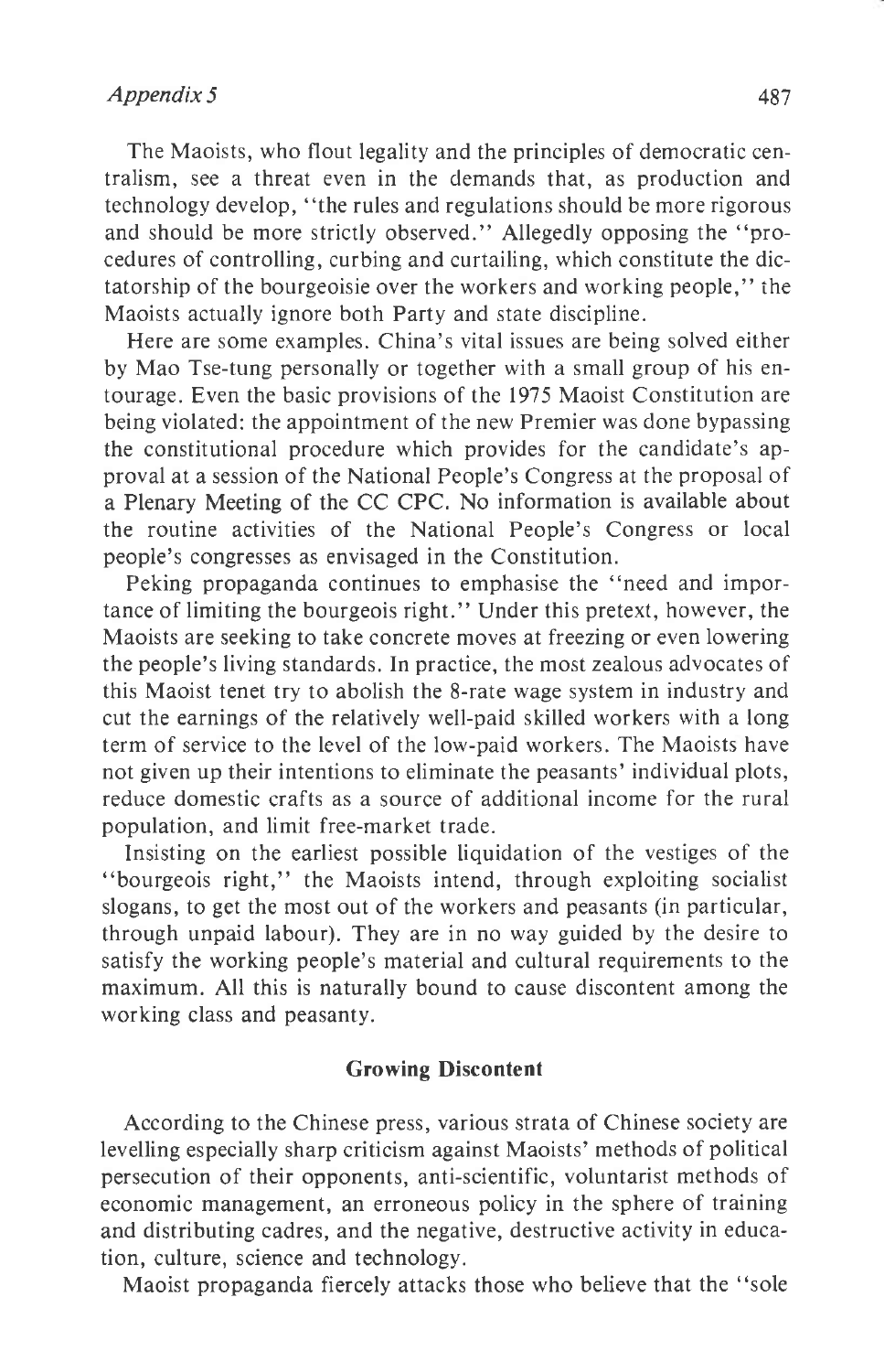task at present, for the coming 25 years and the whole historical period of socialism is production and construction." Hung Chi states that this is "neither the main nor the sole task of our Party. The basic Party line set forth by Mao Tse-tung boils down to an intense class struggle during the whole historical period of socialism."<sup>6</sup> According to Mao Tse-tung, "in China, in our Party it is apparently necessary to continue this struggle for at least another 20 years or, perhaps, even 50 years. In the final analysis, the struggle may cease when classes are completely destroyed. "'

Theoretically, such statements are unscientific and constitute flagrant distortion of the Marxist-Leninist tenets on the building of socialism, on classes and class struggle. Practically, they doom the Chinese people to permanent and senseless political upheavals.

According to the Maoist press, it is widely held in China that since the "cultural revolution" "it has become a tradition to talk about politics and not economics, about revolution and not production." Those who raise the question of improving production and economic construction are labelled as "revisionists" and adherents of the "theory of productive forces." Endeavouring to refute this opinion, the Maoists assert that an "immense number of facts" show that the "cultural revolution" is a powerful impetus for developing China's productive forces." But it proved impossible to cite such facts. Contentions that the "massive criticism of the revisionist line and the theory of the productive forces gave a powerful impetus to rapid progress in the socialist production and yielded copious fruit" have similarly proved groundless.

Reality shows the reverse to be the case. As a rule, the Maoist political campaigns result in disorganisation of production, decline of labour discipline and, in the long run, unfulfilled plans and recessions in China's industrial development. According to the Chinese press, in the first two weeks after Teng Hsiao-ping had been dismissed from all his posts, following a directive from above, 55,000 tatzupao were written and 5,800 "meetings of criticism" were held at the Anshan Steel Company alone.<sup>8</sup> Similar developments were registered at other factorties as well. obviously, if nearly 400 meetings were daily held at a single enterprise this is bound to disrupt production.

Chinese propaganda roundly condemns those who state that the revolution in education results in a "denial of knowledge" and <sup>a</sup> "denial of education." It also attacks people who dare say that "quality of education is low," "research is lagging behind" and that "the genuine battle is the struggle for steel, and steel is a hard nut to crack."

Pointing to the inadmissibly low level of knowledge among students studying according to the "open doors" principle, China's workers in